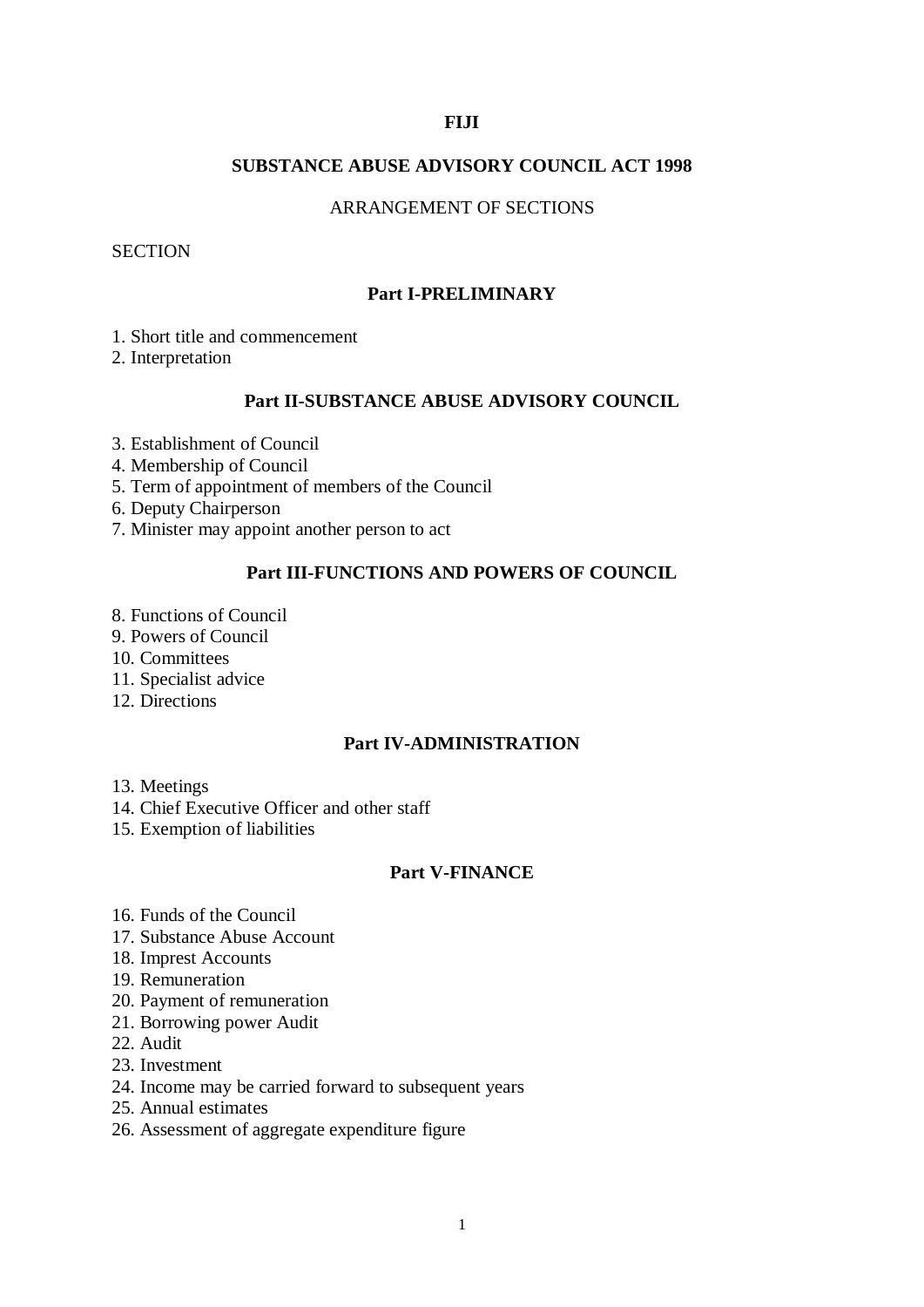#### **Part VI-MISCELLANEOUS**

27. Donations and bequests

28. Annual Report

29. Regulations

### **ACT NO 25 OF 1998**

\_\_\_\_\_\_\_\_

I assent.

[L.S.]

K. K. T. MARA President

[19 June 1998]

### **AN ACT**

## **TO ESTABLISH THE SUBSTANCE ABUSE ADVISORY COUNCIL, TO DEFINE ITS FUNCTIONS AND POWERS, AND TO PROVIDE FOR RELATED MATTERS**

ENACTED by the Parliament of Fiji-

### **Part 1-PRELIMINARY**

*Short title and commencement*

**1**. – (1) This Act may be cited as the Substance Abuse Advisory Council Act 1998.

(2) This Act shall come into force on a date appointed by the Minister and published in the *Gazette.*

#### *Interpretation*

**2.** In this Act, unless the context otherwise requires-

"beer" means the product of the alcoholic fermentation of liquid that-

*(a)* on analysis is found to contain more than 1.7 percent of alcohol by volume; and

*(b)* is derived from a mash of malted grain or hops or any extract thereof, or other harmless vegetable bitters,

and includes any other malt liquor or fermented beverage made in imitation of beer or malt liquor that, on analysis, is found to contain more than 1.7 percent of alcohol by volume;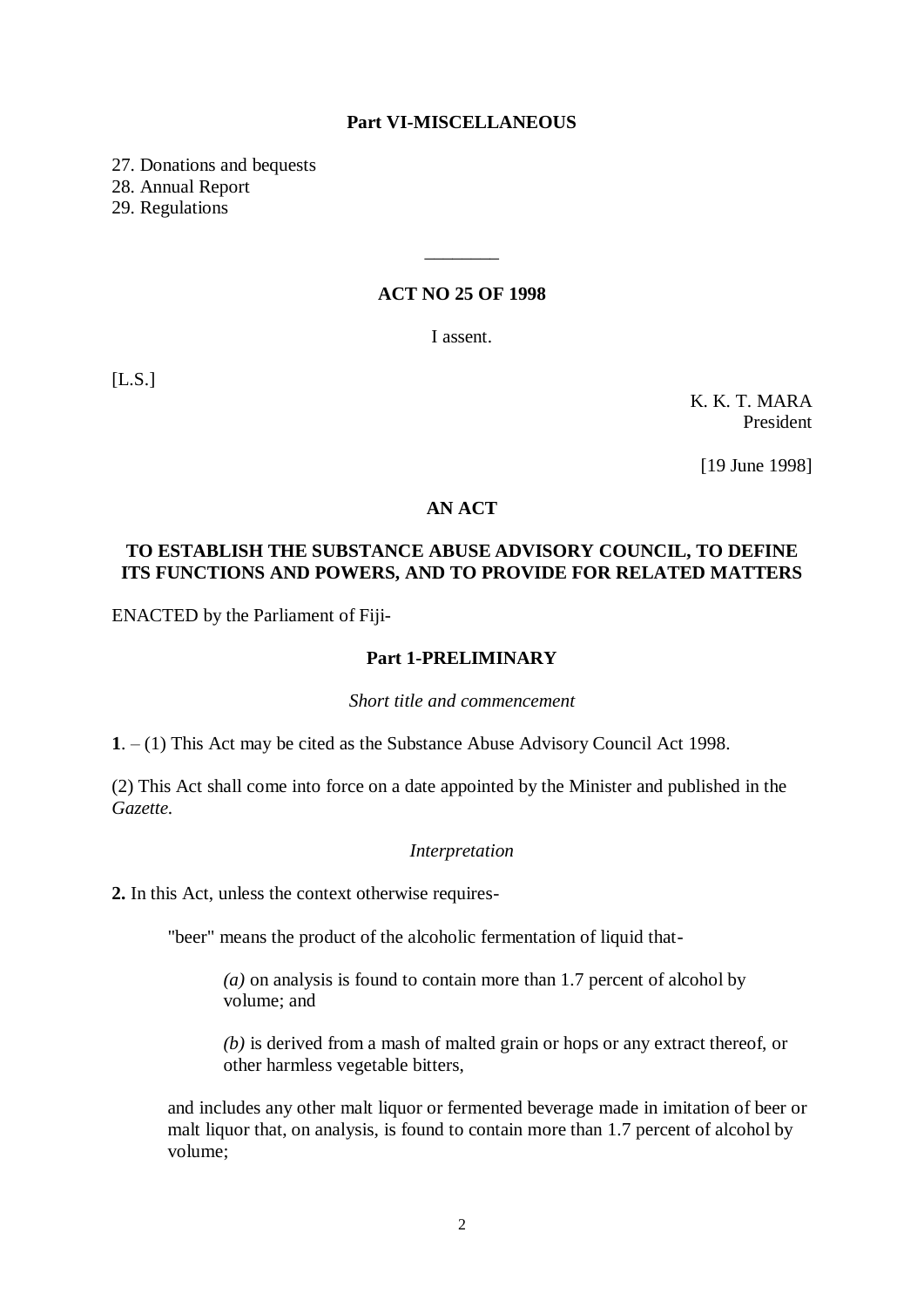"Chairperson" means the Chairperson of the Council appointed under subsection 4(2) and includes the Deputy Chairperson or a person elected to preside at a particular meeting of the Council;

"committee" means a committee or body appointed by the Council under section 10;

"co-operate" means to co-operate with any person or body, in Fiji or elsewhere, with the same or similar functions as those of the Council;"

"Council" means the Substance Abuse Advisory Council established under section 3;

"financial year" means a period of 12 consecutive months commencing on the  $1<sup>st</sup>$  day of January in every year;

"fortified wine" includes any spirit-based drink of a strength not exceeding 40 percent of proof spirit;

"liquor" means beer, wine, fortified wine or spirits or any other fermented, distilled or spirituous liquor;

"Minister" means the Minister responsible for education;

"spirits" means alcoholic drinks produced by distillation (with or without the addition of any other alcoholic drink, colouring substances, flavouring substances, water, or sugar) of a strength exceeding 40 percent proof spirit;

"substance" means-

*(a)* any liquor, psychoactive pharmaceutical or illicit drug;

*(b)* any volatile substance such as petrol, certain fluorocarbons and anabolic steroids; and

*(c)* any other chemical that changes the mental state and may be abused by a person to achieve that effect;

"Substance Abuse Account" means the Substance Abuse Advisory Council Account established under section 17.

#### **Part II-SUBSTANCE ABUSE ADVISORY COUNCIL**

#### *Establishment of Council*

**3**. (1) There shall be established a Council, to be called the Substance Abuse Advisory Council.

(2) The Council-

*(a)* shall be a body corporate with perpetual succession;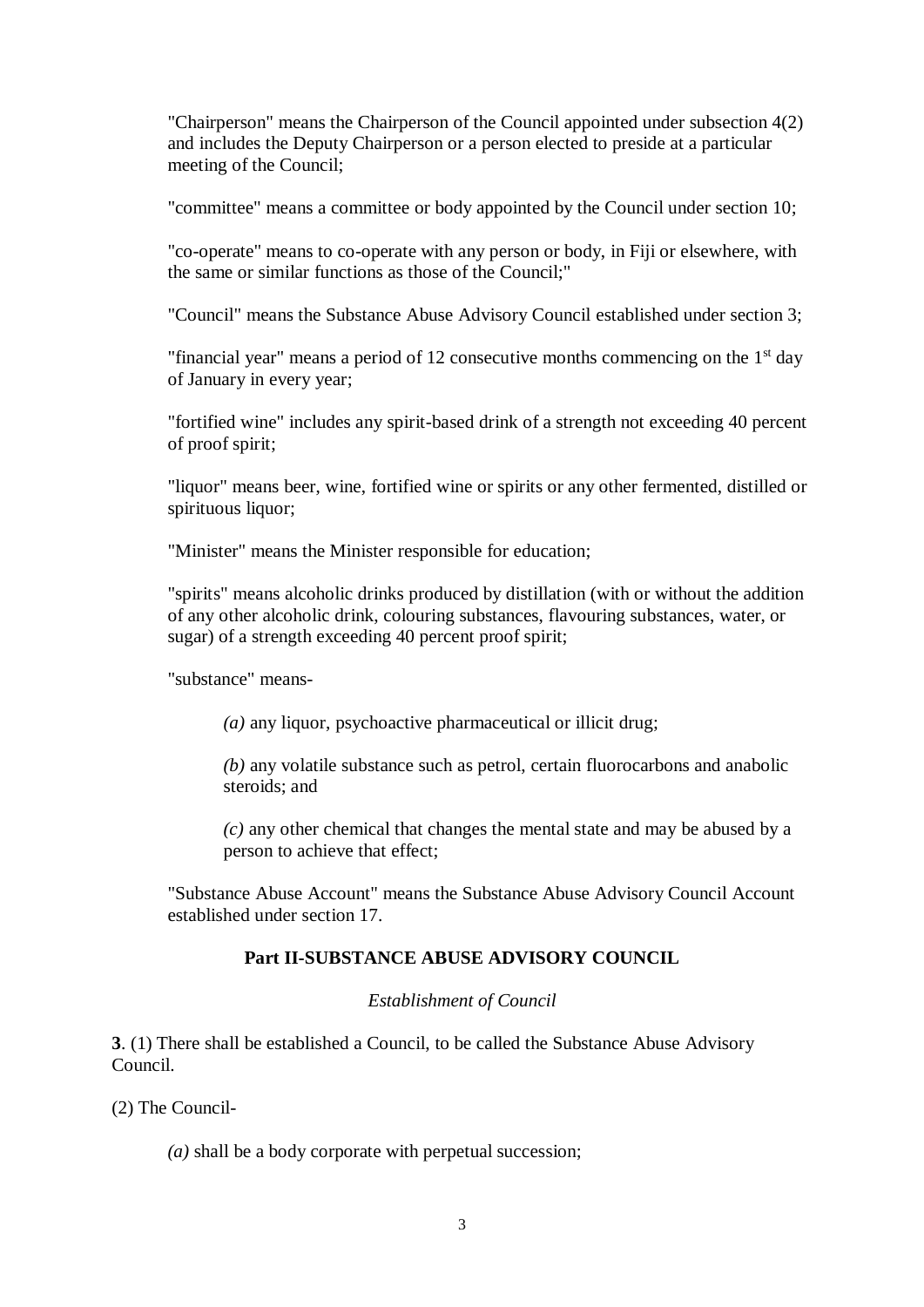*(b)* shall have a common seal;

*(c)* may sue and be sued in its corporate name;

*(d)* shall, subject to this Act, be capable of holding real and personal property for the purposes of performing its functions and exercising its powers under this Act; and

*(e)* shall be capable of doing all such acts and things as bodies corporate may by law do and which are necessary or expedient for the purpose of performing and exercising its powers under this Act.

# *Membership of Council*

**4**.-(1) The Council for the first 3 years shall consist of 6 members being-

*(a)* the Permanent Secretary responsible for Education or his or her representative;

*(b)* the Permanent Secretary responsible for Health or his or her representative;

*(c)* the Permanent Secretary responsible for Finance or his or her representative;

*(d)* the Permanent Secretary responsible for Regional Development or his or her representative;

*(e)* a nominee of the Fiji Council of Churches, to be appointed by the Minister;

*(f)* a nominee of the Fiji Council of Social Services, to be appointed by the Minister.

(2) The Minister shall appoint a member of the Council, other than a representative, as Chairperson who shall hold office for one year but is eligible for re-appointment.

(3) The powers of the Council shall not be affected by any vacancy in its membership.

(4) After 3 years, the membership of the Council shall be increased to 9 persons, the additional 3 persons being persons, other than public officers, appointed by the Minister.

*Term of Appointment of members of the Council*

**5**.-(1) Subject to this section, a member of the Council appointed under subsection (1) (*e*) or (*f*) or subsection (4) of section 4-

*(a)* shall hold office for a term of 3 years;

*(b)* is eligible for re-appointment; and

*(c)* may, by written notice given to the Minister, resign from the Council.

(2) The office of a member appointed under subsection (1) *(e)* or *(f)* or subsection (4) of section 4 becomes vacant if the member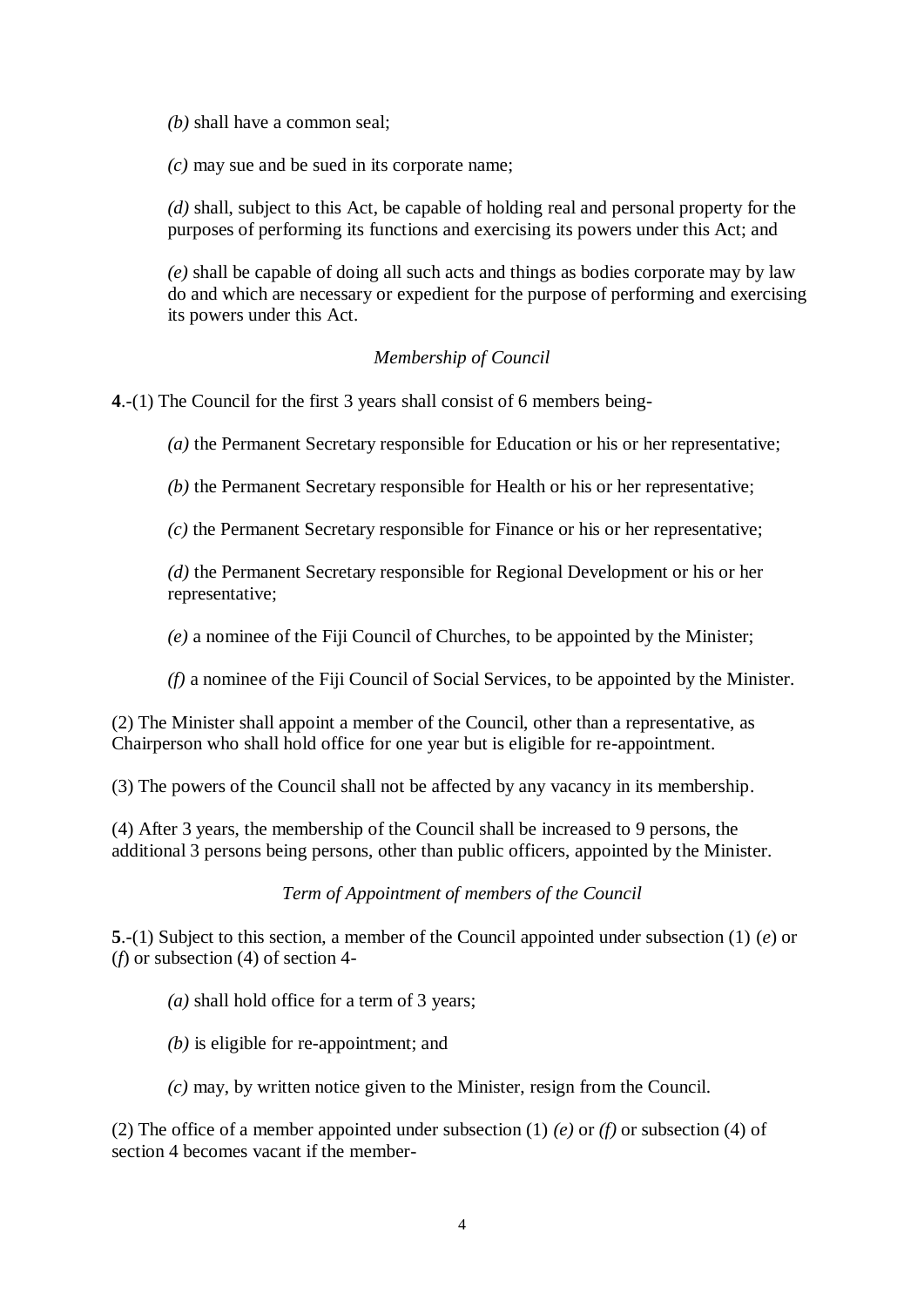*(a)* becomes bankrupt;

*(b)* is convicted in Fiji of an offence punishable by imprisonment, or elsewhere of an offence which, if committed in Fiji, would be punishable by imprisonment;

*(c)* is removed by the Minister under subsection (3); or

*(d)* resigns, retires or dies.

(3) The Minister may remove a member appointed under subsection (1) *(e)* or *(f)* or subsection (4) of section 4 from office if the member-

- *(a)* becomes incapable of performing his or her duties;
- *(b)* is negligent in the performance of his or her duties; or
- *(c)* engages in improper conduct.

(4) Whenever there is a vacancy among the members of the Council appointed under subsection (1) *(e)* or *(f)* or subsection (4) of section 4, the vacancy shall be filled in the manner in which the original appointment was made for the balance of the term of the member replaced.

# *Deputy Chairman*

**6**. (1) The Council shall, at its first meeting in each financial year, elect one of its members to be the Deputy Chairperson.

(2) The Deputy Chairperson shall hold office for a financial year but is eligible for reappointment.

(3) At the first meeting of the Council after a vacancy occurs in the office of Deputy Chairperson, the Council shall elect one of its members to be Deputy Chairperson for the remainder of the financial year.

(4) Where the Chairperson is absent or unable to act or the office is vacant, the Deputy Chairperson shall have and may exercise all the powers and duties of the Chairperson.

(5) No act done by a Deputy Chairperson acting as the Chairperson shall in any proceedings be questioned on the ground that the occasion for his or her so acting had ceased or had not risen.

#### *Minister may appoint another person to act*

**7**.-(1) Where the Minister is satisfied that a member of the Council appointed under subsection (1) *(e)* or *(f)* or subsection (4) of section 4 is incapacitated by illness, absence, or other sufficient cause from performing the duties of the office, the Minister may appoint another person, or in the case of nominees appoint another nominee to act in the place of that member during the period of incapacity.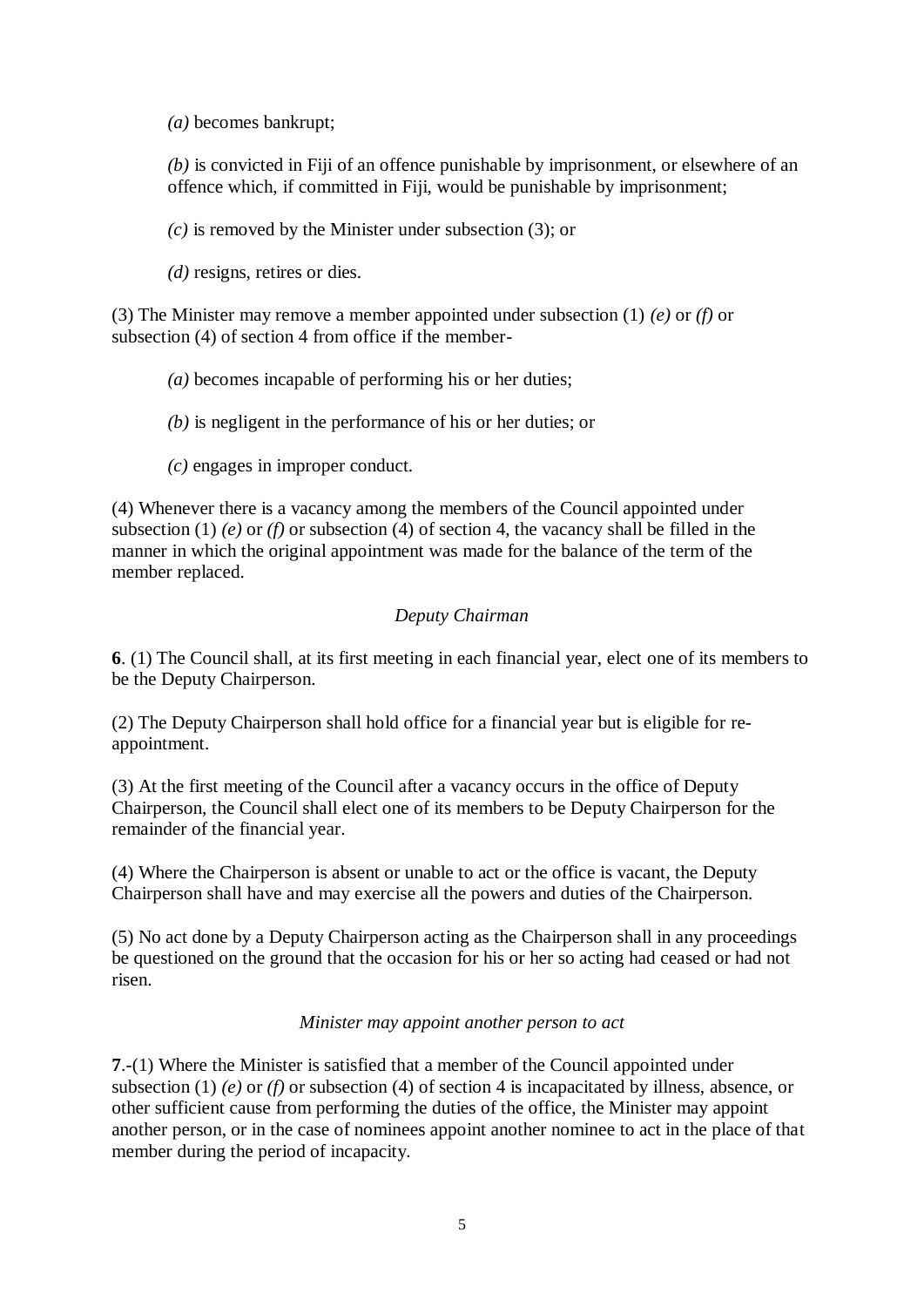(2) No appointment made under subsection (1), or act done by a person while acting as a member of the Council, or act done by the Council while a person is acting as such, shall in any proceedings be questioned on the ground that the occasion for the appointment had not arisen or had ceased.

### **Part III-FUNCTIONS AND POWERS OF COUNCIL**

*Functions of Council*

**8**.-(1) With respect to liquor, the functions of the Council are-

*(a)* to encourage, promote, sponsor and co-operate in research into-

(i) the use of liquor in Fiji;

(ii) public attitudes in Fiji towards the use of liquor;

(iii) problems associated with or consequent upon the misuse of liquor in Fiji; and

(iv) means of minimising the harmful effects of liquor;

*(b)* to encourage, promote, sponsor and co-operate in the dissemination, to the public or any class or persons, of information relating to any problem that is or may be associated with or consequent upon the misuse of liquor;

*(c)* to devise, promote, sponsor, conduct, encourage and co-operate in the preparation and conduct of, educational programmes to the public or to any class of persons (including persons attending schools or other educational institutions, and persons who may, for any reason, be at special risk in respect of liquor-related problems) designed to discourage; the misuse of liquor, and to encourage its responsible use;

*(d)* to encourage and promote the treatment, care and rehabilitation of persons adversely affected by the misuse of liquor, whether by themselves or others;

*(e)* with respect to any of the matters referred to in paragraphs (a) to (c), to make recommendations to the Government, Ministries, departments, authorities in the fields of health, education, social welfare, and industry, and any other public or private body, association, or person;

*(f)* to make recommendations to the Minister or any other person as the Council thinks fit with respect to the advertising of liquor, whether generally or through any particular media, and the need to regulate or in any way restrict any such advertising;

*(g)* to consider and report to the Attorney-General upon any matter relating to the law governing the sale and consumption of liquor or any proposed change thereto, or to the use or misuse of liquor, as may be referred to the Council by the Attorney-General.

(2) With respect to substances other than liquor, the functions of the Council are-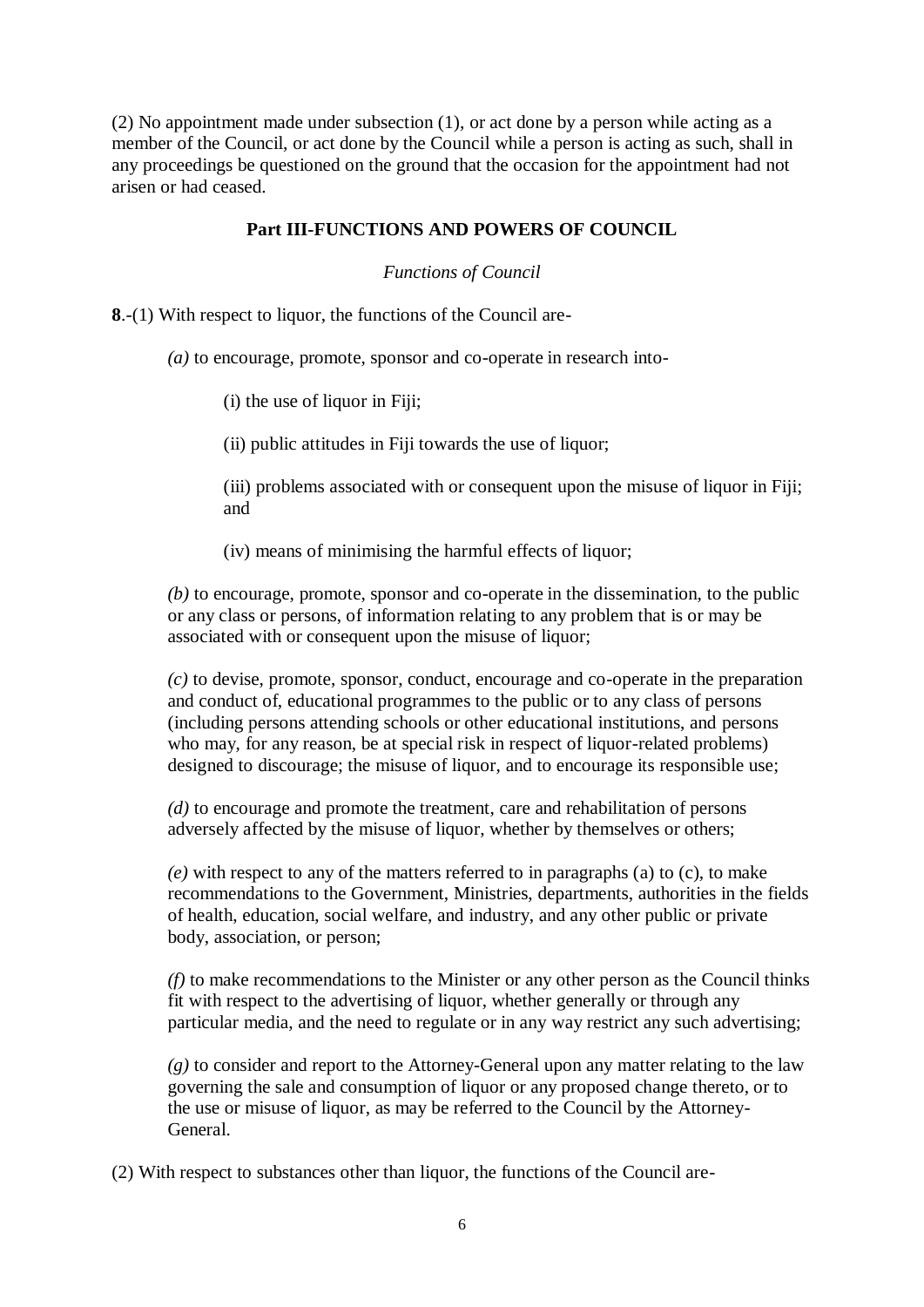*(a)* to encourage, promote, sponsor, and co-operate in research into-

(i) the use and abuse of substances in Fiji;

(ii) public attitudes in Fiji towards the use of substances;

(iii) problems associated with or consequent upon the abuse of substance in Fiji; and

(iv) means of minimising the harmful effects of substance abuse;

*(b)* to encourage, promote, sponsor and co-operate in the dissemination, to the public or to any class of persons, of information relating to any problem that is or may be associated with or consequent upon the abuse of substances;

*(c)* to devise, promote, sponsor and, conduct, and to encourage and co-operate in the preparation and conduct of, educational programmes for the public or for any class of persons (including persons attending schools or other educational institutions, and persons who may, for any reason, be at special risk in respect of substance abuse problems) designed to discourage the abuse of substances;

*(d)* to encourage and promote the treatment, care and rehabilitation of persons adversely affected by the abuse of the substances, whether by themselves or others;

*(e)* with respect to any of the matter referred to in paragraphs *(a)* to *(c)* to make recommendations to the Government, Ministries, departments, authorities in the fields of health, education, social welfare, and industry, and any other public or private body, association, or person;

*(f)* to consider and report to the Attorney-General, upon any matter relating to the law governing the sale and use of substances or any proposed change thereto, and to the penalties relating to the use or abuse of illegal substances, referred to the Council by the Attorney-General.

(3) Without limiting its functions under subsections (1) and (2), the Council shall have the following further functions-

*(a)* to encourage, promote, sponsor and co-operate in the preparation, publication, and dissemination to interested bodies, associations and persons of research papers, theses and other reports relating to any matter with which the Council is concerned;

*(b)* to obtain, monitor, analyse, collate, and disseminate to the interested bodies, associations or persons in Fiji information from overseas relating to any matter with which the Council is concerned:

*(c)* to encourage, promote, sponsor, and co-operate in the preparation and publication of a bibliography of literature relating to any matter with which the Council is concerned.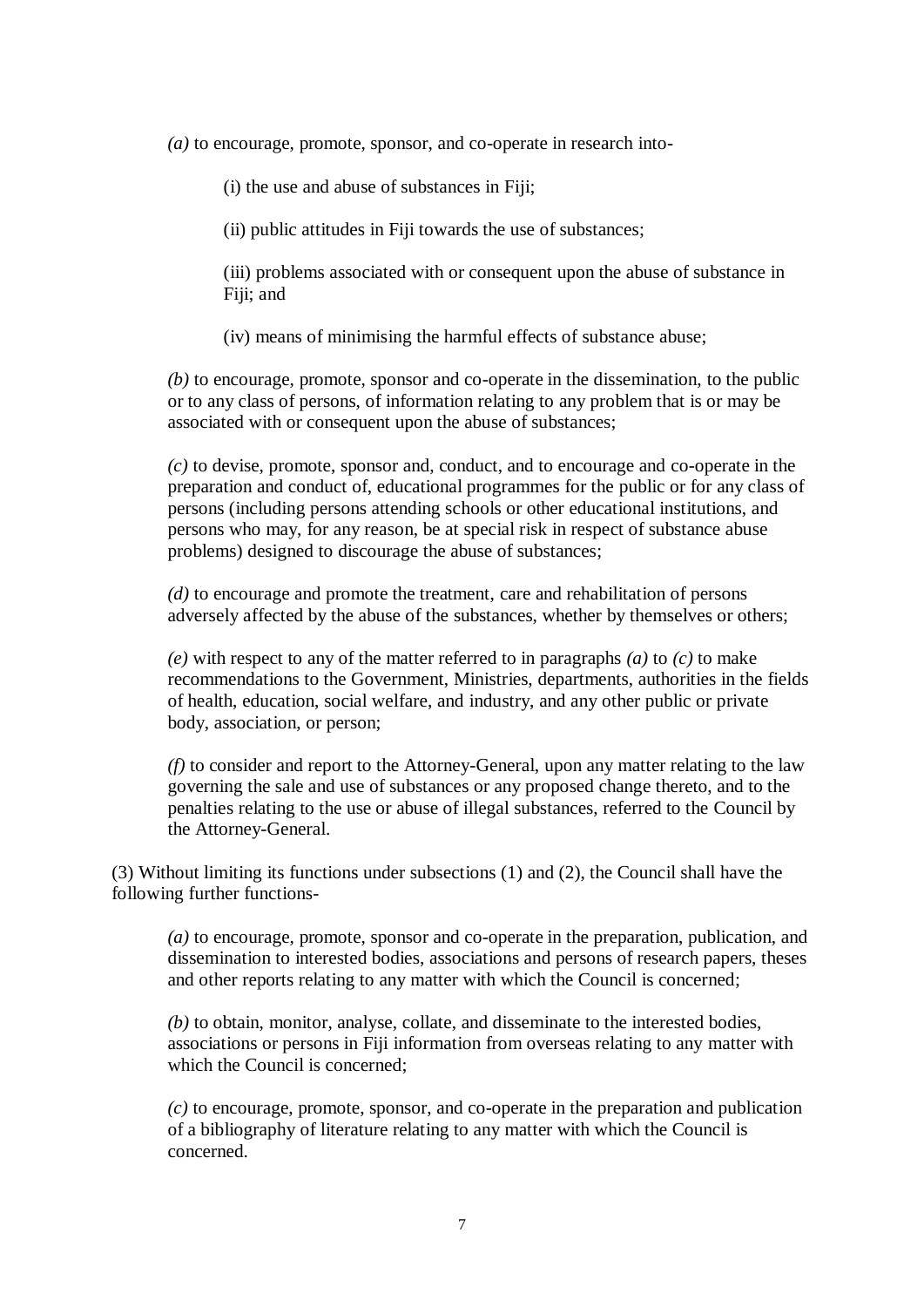(4) With the approval of the Minister, the Council may undertake and perform any other activity necessary to achieve its function.

(5) In performing its functions under this Act, the Council shall have regard to the desirability of working with and securing the co-operation of any person or body directly or indirectly associated with liquor or other substances.

## *Powers of Council*

**9**.-(1) The Council shall have all powers, rights, and authority necessary to carry out its functions.

(2) Without limiting subsection (1), the Council may-

*(a)* make grants from its Substance Abuse Account to a body or association approved by the Council, to engage in any activity in any field with which the Council is concerned;

*(b)* charge reasonable fees for any material published by it or made available by it to the public.

(3) The Council may require a Government Ministry, department, statutory body, commercial organisation or other non-governmental organisation to supply statistics and data necessary to enable it to prepare a report and recommend action.

#### *Committees*

**10**.-(1) The Council may appoint advisory committees, technical committees or other committees to advise it on matters it may refer to such committees.

(2) A committee may, at the request of the Council or on its own initiative, furnish the Council with reports on any matter of which the committee has special knowledge or experience.

(3) A person may be appointed to be a member of a committee, notwithstanding that he or she is not a member of the Council.

(4) A committee shall in all matters be subject to the control of the Council, and shall carry out all directions, general or special, of the Council in relation to the Council or the affairs of the Committee.

(5) Subject to the provisions of this Act, a committee appointed under this section may regulate its own procedures.

#### *Specialist advice*

**11.-**(1) The Council or a committee may invite a person or any Government officer or a representative of any organisation who, in its opinion, possesses expert knowledge or is otherwise able to advise the Council in the exercise of its functions, to attend any of its meetings or to advise the Council on any matter with which it is concerned.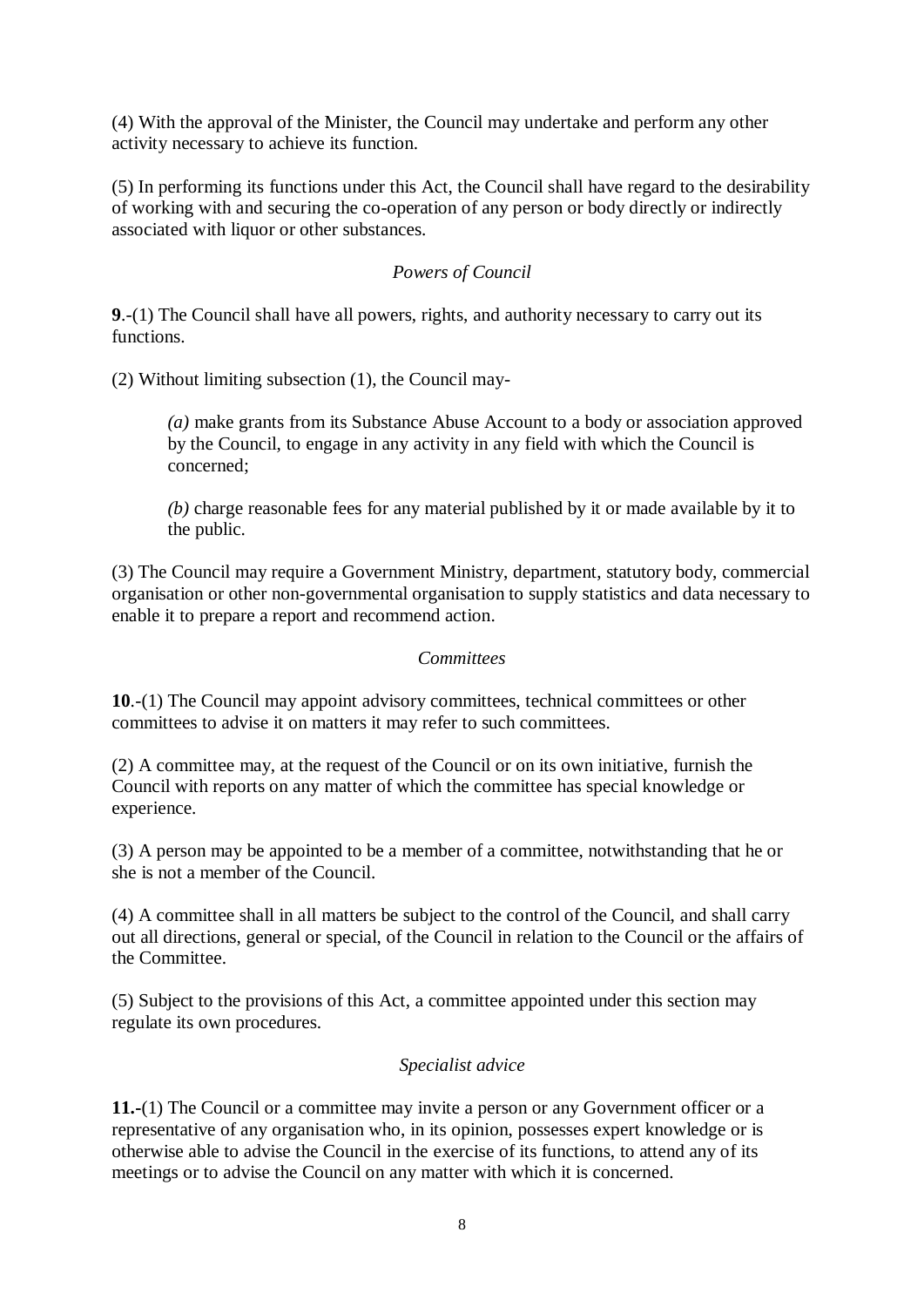(2) A person attending a meeting under this section may, if invited, take part in any discussion at the meeting, but shall not have any voting rights.

#### *Directions*

**12**.-(1) The Minister may, after consulting the Council, give to the Council general or special written directions regarding the policy to be followed by the Council in the performance of its duties and functions under this Act on matters appearing to the Minster to affect the public interest of Fiji.

(2) The Council shall give effect to the directions given under subsection (1).

#### **Part IV - ADMINISTRATION**

#### *Meetings*

**13**.-(1) The first meeting of the Council shall be held on a day to be fixed by the Chairperson.

(2) Subsequent meetings of the Council shall be held at such times and places as the Council or the Chairperson may decide.

(3) The Chairperson or any 2 members of the Council may call a special meeting of the Council.

(4) At all meetings of the Council, the quorum shall be not less than 4 members, of whom at least 3 must be members specified in paragraphs (a)*,* (b)*,* (c) and (d) of section 4 (1).

(5) Any question arising at a Council meeting shall be decided by a majority of the members present.

(6) Any member of the Council may demand a secret ballot to decide any question, but otherwise voting shall be carried out by a show of hands.

(7) A resolution in writing signed, or assented to, by letter, telegram or facsimile, by all the members of the Council shall be as valid and effectual as if it had been passed at a meeting of the Council.

(8) The Chairperson shall preside at all meetings at which he or she is present.

(9) Where in any meeting of the Council, the Chairperson and the Deputy Chairperson are absent, the members present shall elect one of the members present to act as Chairperson of that meeting.

(10) At any meeting, the Chairperson, shall have a deliberative vote and, in the case of an equality of votes, a casting vote.

(11) The Chairperson may adjourn a meeting if he or she considers it appropriate.

(12) Subject to this Act, the Council may regulate its own procedure.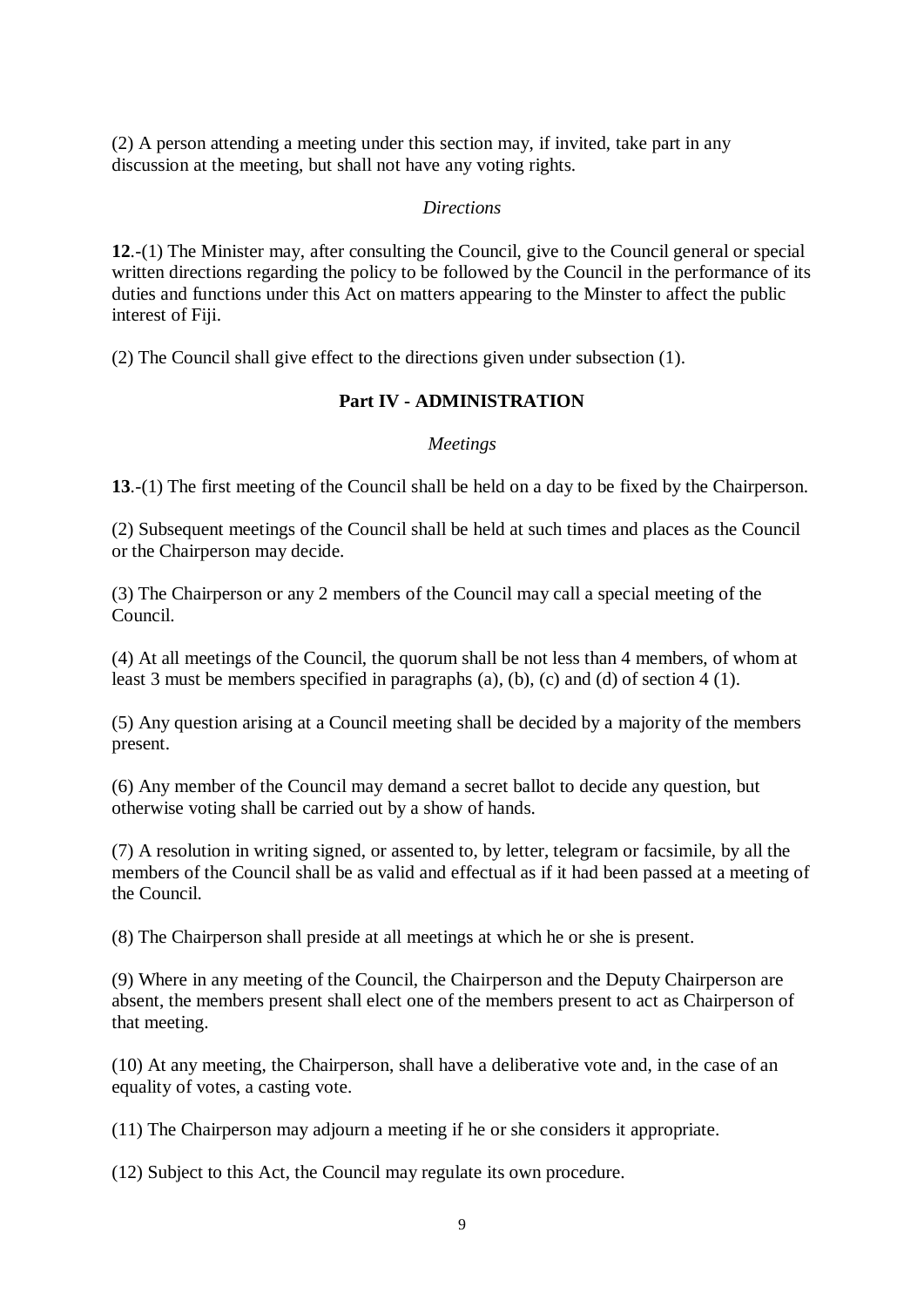### *Chief Executive Officer and other staff*

**14**.-(1) The Council shall appoint and employ-

*(a)* a Chief Executive Officer with the approval of the Minister; and

*(b)* other staff necessary to enable the Council to perform its functions.

(2) The Minister shall, from time to time, determine the number of persons that may be appointed under this section regarding any specified duty or class of duties.

(3) The Chief Executive Officer shall-

*(a)* be responsible for the administration of the day to day management of the affairs of the Council;

- *(b)* be responsible for the supervision of other staff of the Council;
- *(c)* act as Secretary to the Council;
- *(d)* carry out any directions of the Council; and
- *(e)* carry out other duties as the Council may assign.

(4) The Chief Executive shall devote the whole of his or her service to the Council and shall not occupy any other office or employment, whether remunerated or not, except, with the approval of the Council, as a member of a Government board, Committee or Commission.

(5) The Council may subject to the contract of service of that person dismiss any person appointed under this section for reasonable cause except in the case of the Chief Executive officer who may be dismissed by the Council only after consultation with the Minister.

#### *Exemption of liabilities*

**15.** No person who is-

- *(a)* a member of the Council;
- *(b)* a member of any committee appointed under section 10;
- *(c)* invited to assist the Council under section 11; or
- *(d)* the Chief Executive Officer or a member of the staff, of the Council;

is liable, either under the criminal or civil law, for any act or omission in the performance of functions under this Act whether on ground of want of jurisdiction or mistake of law or fact or on any other ground except where the act was done or omitted to be done in bad faith or negligently.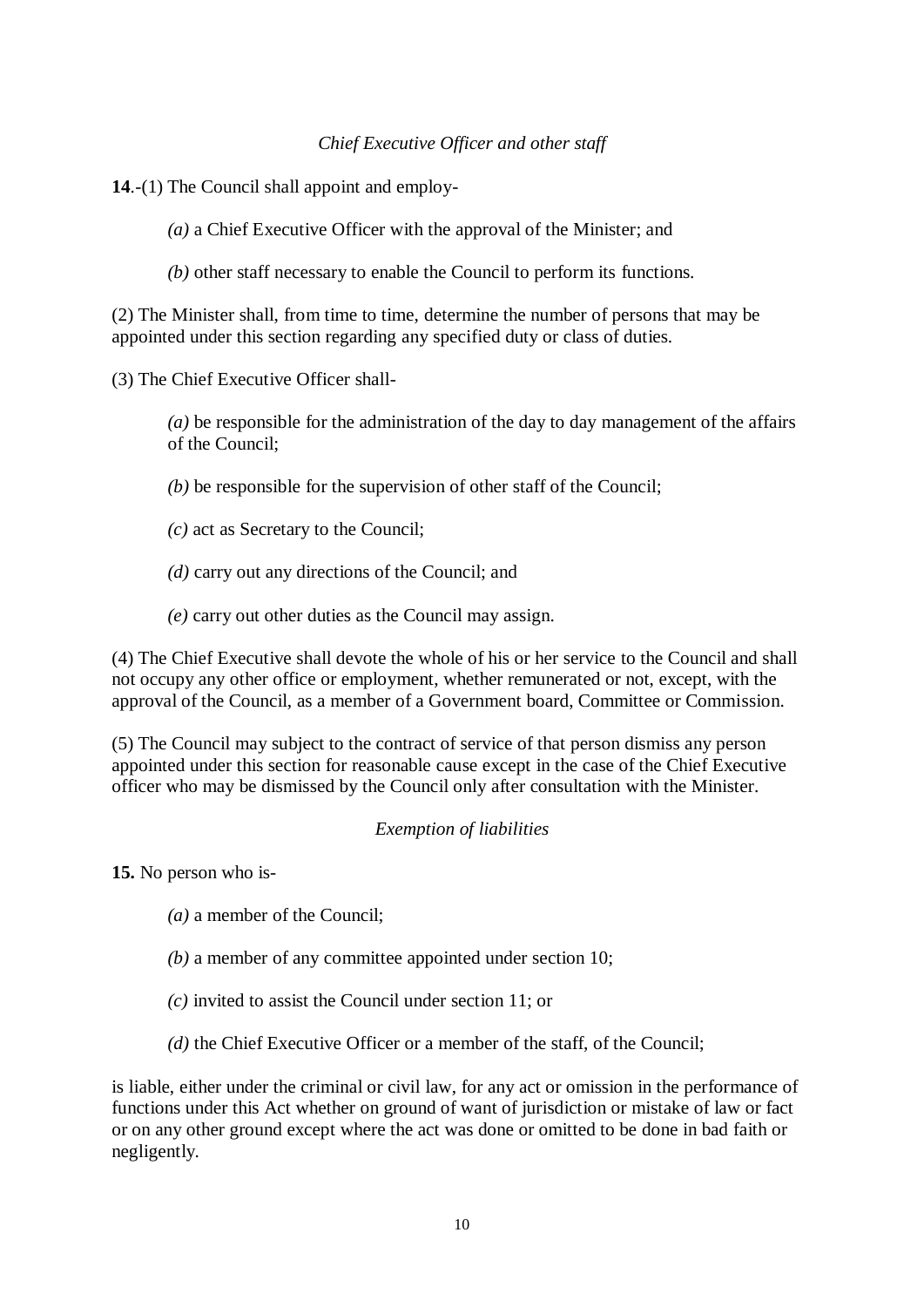# **Part V-FINANCE**

## *Funds of the Council*

**16.** The funds of the Council shall comprise-

*(a)* in the first 3 years, money received by the Council from the Ministry responsible for the administration of this Act;

*(b)* in subsequent years, all money received by the Council out of money appropriated by Parliament for the purpose of this Act;

*(c)* all interest or dividends, on any investment made under section 23;

*(d)* all money received by the Council by way of donations or bequests;

*(e)* with the approval of the Minister, all moneys received by the Council by way of fees or charges for services provided;

*(f)* all money borrowed under section 21; and

*(g)* all accumulations of money belonging to the Council.

#### *Substance abuse account*

**17**.-(1) All money payable to the Council shall be paid to the credit of an account to be called the Substance Abuse Advisory Council Account to be kept at such bank as the Council may determine.

(2) All money received by or on behalf of the Council shall be properly accounted for and paid in to the Substance Abuse Account daily or as soon as is practicable.

(3) Every withdrawal or payment of money made by the Council from its Substance Abuse Account shall be authorised by a prior resolution of the Council.

(4) Where the Council authorises the withdrawal or payment of money from the Substance Abuse Account, that withdrawal or payment of money shall be by a cheque signed by such persons as the Council, from time to time, authorises.

#### *Imprest Accounts*

**18**.-(1) The Council may by resolution establish an imprest account to be kept at the bank at which the Substance Abuse Account is kept or such other bank as the Council approves.

(2) The Council shall from time to time fix the maximum amount that may be held at any time in an imprest account and shall specify the persons who may operate it.

(3) Money in the imprest account shall be available only for the payment of casual wages or for any emergency expenditure.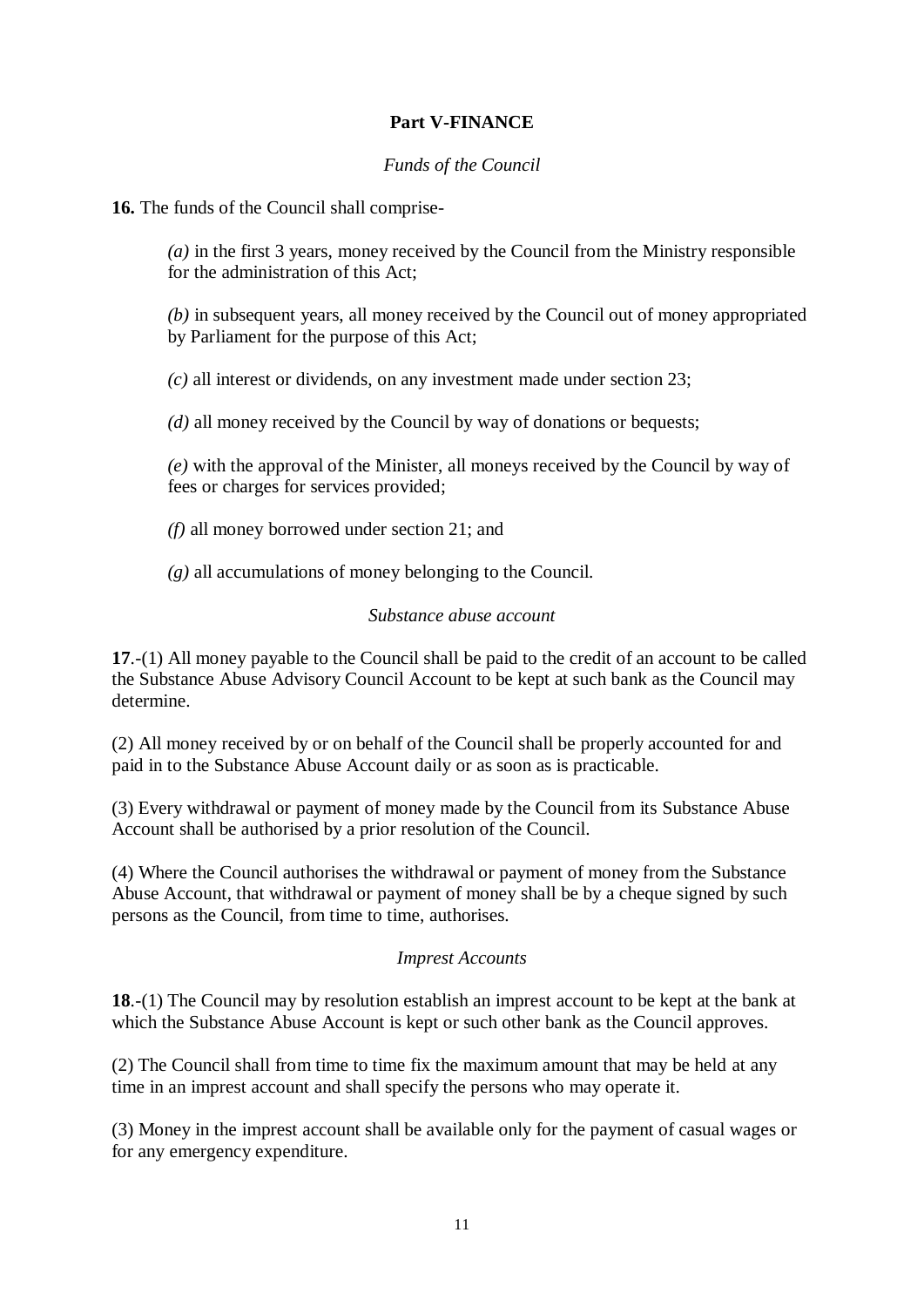(4) A statement of any payment out of the imprest accounts shall be submitted to the Council at its next ordinary meeting after the payment was made.

### *Remuneration*

**19**.-(1) A person employed under this Act is entitled to be paid remuneration by way of salary, allowances, travelling allowances or any other expenses, to be fixed by the Minister on the recommendation of the Public Service Commission.

(2) Members of the Council appointed under subsection (1)*(e)* or *(f)* or subsection (4) of section 4 and members of a committee appointed under section 10 (other than a Permanent Secretary or other public officer) may be paid such allowances as the Council, with the approval of the Minister, may from time to time determine.

# *Payment of remuneration*

**20**. All salaries, allowances, and other expenditure payable or incurred under or in the administration of this Act are to be paid out of the Substance Abuse Account.

### *Borrowing power*

**21**. The Council shall not borrow any money or mortgage or charge any of its property without the prior written consent of the Minister responsible for Finance in consultation with the Minister.

#### *Audit*

**22**.-(1) All moneys belonging to the Council (including all moneys standing to the credit of the Council in any bank) are deemed to be public funds for the purposes of the Audit Act.

(2) The Auditor-General shall have the same powers and duties as the Auditor-General has in respect of public accounts under the Audit Act to inspect and audit all accounts and records of the Council.

#### *Investment*

**23**. The Council may, with the approval of the Minister, invest-

- *(a)* in Fiji Government securities;
- *(b)* by way of deposit at any bank; or
- *(c)* in any other manner as the Council thinks fit.

#### *Income may be carried forward to subsequent years*

**24**. The Council may not expend in any financial year the whole of its income received in that year, but may accumulate any part of its income in any financial year and expend it, with the approval of the Minister, as it sees fit for any of its functions in any subsequent financial year.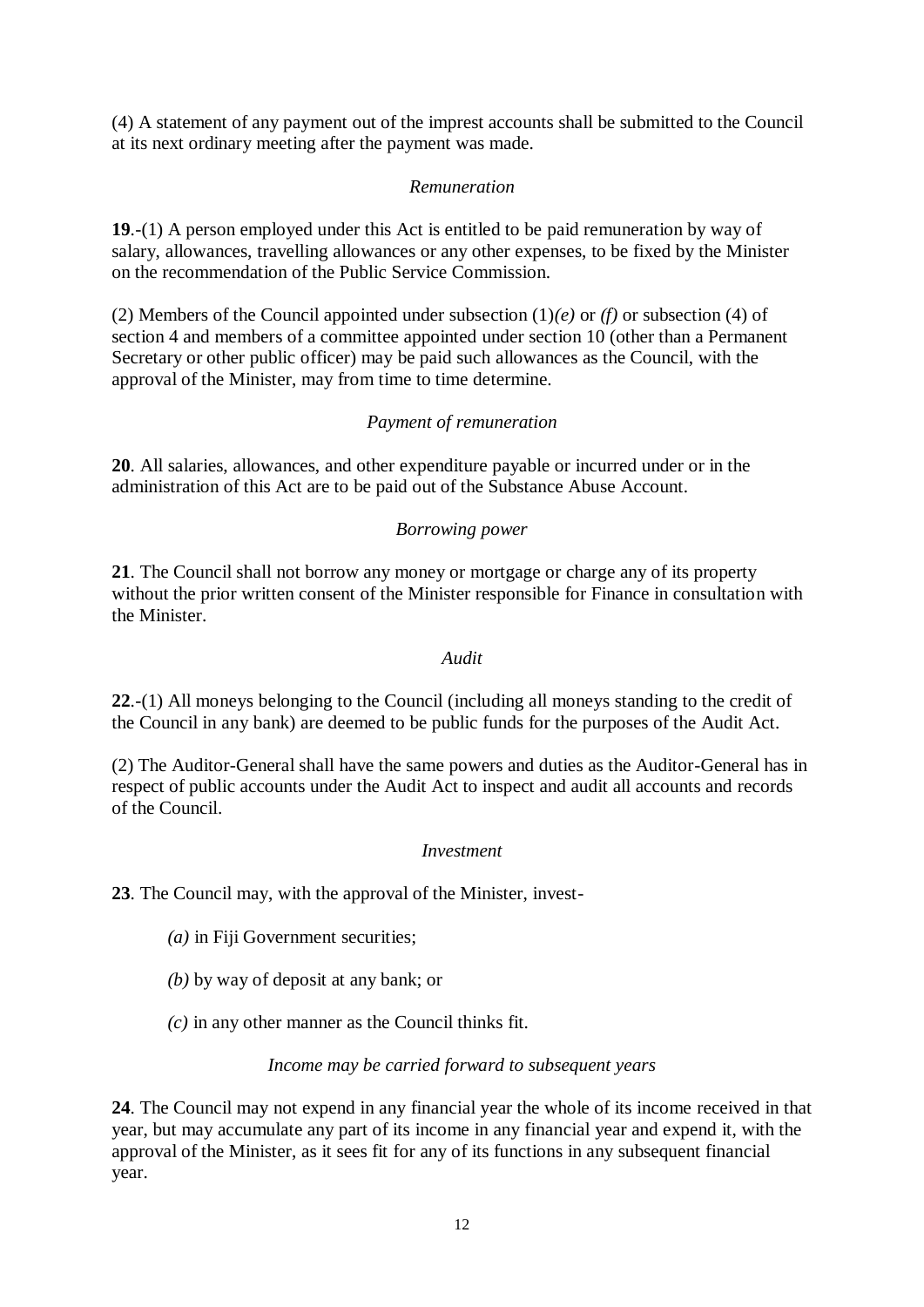### *Annual estimates*

**25**.-(1) The Council shall, on or before  $30<sup>th</sup>$  June in each year, prepare an annual estimate of its proposed expenditure for the next financial year.

(2) The estimate prepared under subsection (1) shall be sent to the Minister for approval and when approved shall-

*(a)* in the first 3 years justify funding of the Council by the Ministry as provided by section 16(a);

*(b)* in subsequent years from the basis of a submission to the Minister responsible for finance for inclusion in an Appropriation Bill.

(3) The Council may, at any time during a financial year for which an estimate has been approved, cause a revised or supplementary estimate to be prepared and submitted to the Minister for approval, and subsection (2) shall then apply.

(4) The Council shall in the preparation of its annual estimate in respect of a financial year, advise the Minister of any money that is likely to be received by the Council during that financial year by way of interest or dividend on money invested by the Council under section 23.

## *Assessment of aggregate expenditure figure*

**26**.-(1) In respect of each financial year, the Minister, acting with the concurrence of the Minister of Finance, after considering the annual estimate submitted by the Council under section 25 in respect of that year, and after consultation with the Council, shall assess the aggregate expenditure figure for that year, being an amount that, in the opinion of he Minister, would be reasonable for the Council to expend during that financial year in the performance of its functions.

(2) Where the Council carries forward any amount to a subsequent financial year, the Minister may, in determining the estimate for that year, take into account any money that, in the Minister's opinion, is likely to be received by the Council during that year by way of interest or dividend on any investment made under section 23.

# **Part VI -MISCELLANEOUS**

#### *Donations and bequests*

**27**.-(1) Any money payable to the Council under the terms of a will or trust, whether for a general or specific purpose of the Council, unless the terms of the will or trust otherwise provide, shall be paid to the Council without the executor or trustee being concerned as to its application.

(2) A receipt given by the Council and signed by the Chairperson and one other member shall be sufficient discharge to an executor or trustee in respect of money paid as described in subsection  $(1)$ .